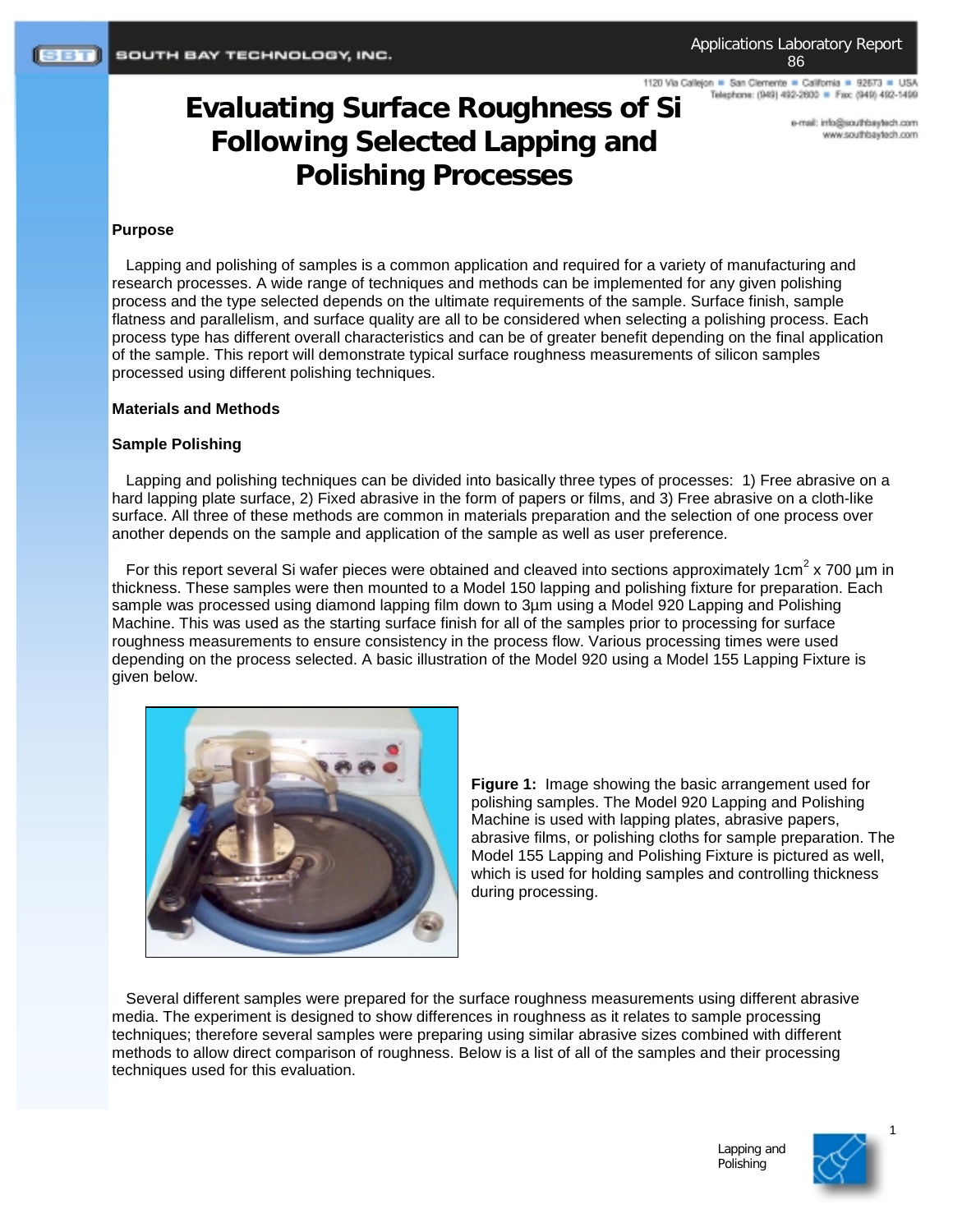1120 Via Calleion . San Clemente . California . 92673 . USA Telephone: (949) 492-2600 = Fax: (949) 492-1499

> e-mail: info@southbaytech.com www.southbaytech.com

| <b>SAMPLE</b>  | <b>ABRASIVE SIZE (µM)</b> | <b>PROCESS</b>                        | TIME (MIN) |
|----------------|---------------------------|---------------------------------------|------------|
| 1              | 0.5                       | <b>DIAMOND LAPPING FILM PROCESS</b>   | 5          |
| $\overline{2}$ | 1                         | DIAMOND LAPPING FILM PROCESS          | 5          |
| 3              | 0.05                      | COLLOIDAL SILICA SUSPENSION ON        | 15         |
|                |                           | MULTITEX <sup>™</sup> POLISHING CLOTH |            |
| 4              | $\mathbf{1}$              | ALUMINUM OXIDE SUSPENSION ON          | 15         |
|                |                           | MULTITEX <sup>™</sup> POLISHING CLOTH |            |
| 5              | $\mathbf{1}$              | ALUMINUM OXIDE SUSPENSION ON RAYON    | 10         |
|                |                           | FINE POLISHING CLOTH                  |            |
| 6              | $\mathbf{1}$              | DIAMOND SUSPENSION ON RAYON FINE      | 15         |
|                |                           | POLISHING CLOTH                       |            |
| $\overline{7}$ | 12                        | ALUMINUM OXIDE SUSPENSION ON GLASS    | 10         |
|                |                           | <b>PLATE</b>                          |            |
| 8              | 12                        | ALUMINUM OXIDE SUSPENSION ON CAST FE  | 10         |
|                |                           | <b>LAPPING PLATE</b>                  |            |
| 9              | 6                         | DIAMOND SUSPENSION ON SANYPOL         | 15         |
|                |                           | POLISHING CLOTH                       |            |
| 10             | 6                         | DIAMOND SUSPENSION ON CHEMOTEX        | 15         |
|                |                           | POLISHING CLOTH                       |            |
| 11             | 15                        | DIAMOND SUSPENSION (TYPE L) ON        | 10         |
|                |                           | COPPER COMPOSITE LAPPING PLATE        |            |
| 12             | 3                         | DIAMOND SUSPENSION (TYPE L) ON        | 10         |
|                |                           | COPPER COMPOSITE LAPPING PLATE        |            |
| 13             | 15                        | DIAMOND SUSPENSION (TYPE G) ON        | 10         |
|                |                           | COPPER COMPOSITE LAPPING PLATE        |            |
| 14             | 3                         | DIAMOND SUSPENSION (TYPE G) ON        | 10         |
|                |                           | COPPPER COMPOSITE LAPPING PLATE       |            |
| 15             | $\mathbf{1}$              | DIAMOND SUSPENSION ON NYLON CLOTH     | 15         |
|                |                           | (TYPE B)                              |            |
| 16             | $\mathbf{1}$              | DIAMOND SUSPENSION ON NYLON CLOTH     | 15         |
|                |                           | (TYPE M)                              |            |

**Table 1:** Table illustrating each of the samples prepared for the evaluation of surface roughness. Samples were processed using several different techniques to discover relationships between processing method and surface roughness.

### **Surface Roughness Measurements**

Once the samples were processed and the surface was prepared, each sample was evaluated using the Dektak 6m surface profiler. This system is a stylus profiling instrument used for the measurement of surface roughness and other data as it relates to the sample. Stylus profilers are versatile measurement tools for studying surface topography. The stylus profilers rely on a small-diameter stylus moving along a surface either by movement of the stylus or movement of the surface of interest. A true stylus profiler moves linearly to obtain the measurement. As the stylus encounters surface features, the stylus moves vertically to measure various surface features, such as deposited film, irregularities, or finish [1].

Each sample was scanned after the polishing process to determine what the relative roughness was. The Ra and RMS was calculated using the instrument software package and was plotted and graphed as a function of the line scan taken.

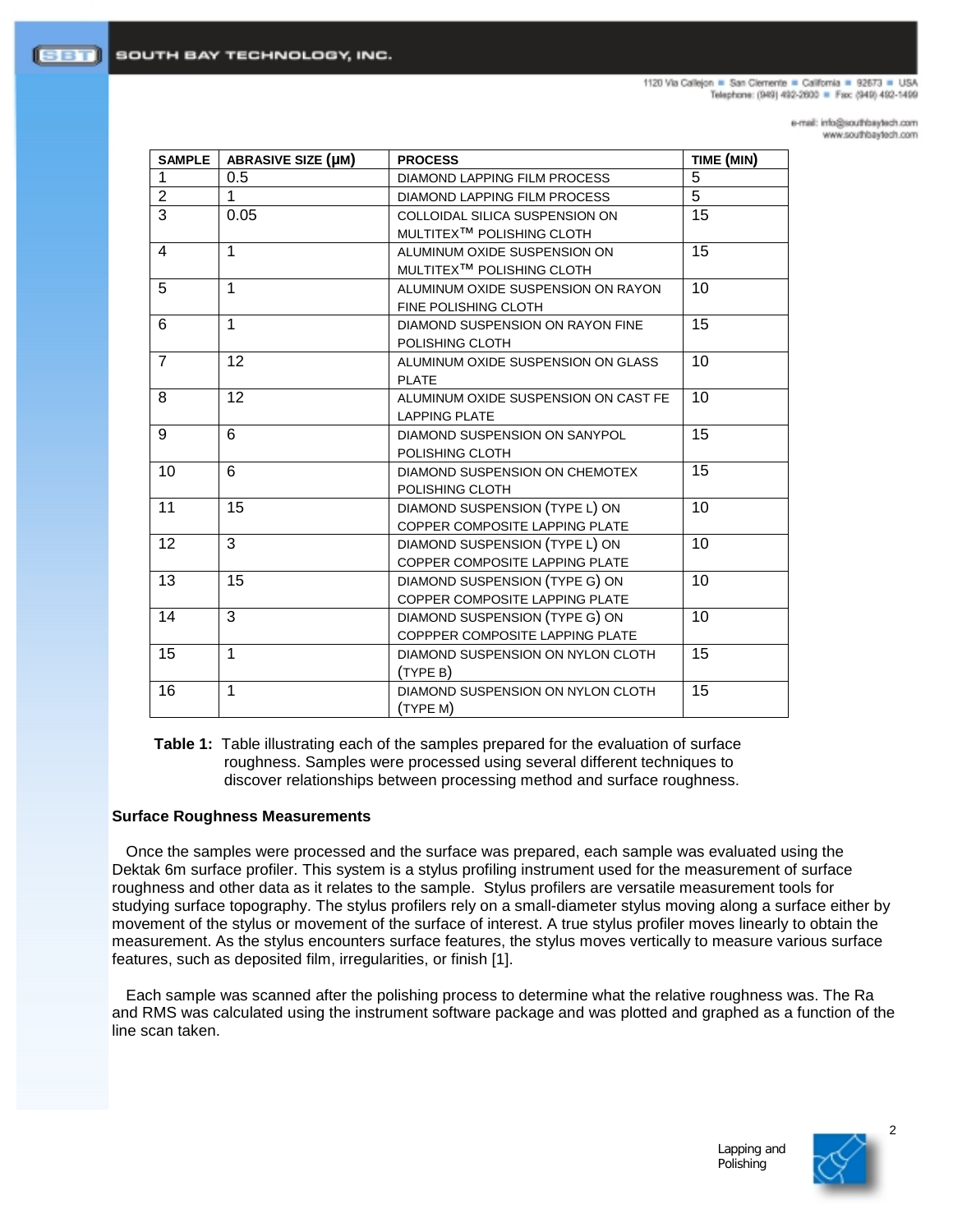# **Results**

All of the scans were taken using the same parameters as described in the section above. Roughness data were collected, giving the Ra and RMS both for each sample. A summary of the results is given in Table 2 below.

| <b>SAMPLE</b> | $RA(\AA)$ | RMS (Å) | <b>SAMPLE</b> | RA (A) | RMS (Å) |
|---------------|-----------|---------|---------------|--------|---------|
|               | 15        | 20      | 9             | 40     | 52      |
| 2             | 17        | 25      | 10            | 463    | 600     |
| 3             | 22        | 26      |               | 608    | 904     |
|               | 94        | 133     | 12            | 185    | 266     |
| 5             | 32        | 40      | 13            | 879    | 1239    |
| 6             | 57        | 84      | 14            | 195    | 253     |
|               | 3140      | 4087    | 15            | 24     | 30      |
| 8             | 3382      | 4684    | 16            | 23     | 29      |

| <b>SAMPLE</b> | RA(A) | RMS (A) | <b>SAMPLE</b> | RA(A) | RMS (A) |
|---------------|-------|---------|---------------|-------|---------|
|               | 15    | 20      | 9             | 40    | 52      |
| 2             | 17    | 25      | 10            | 463   | 600     |
| 3             | 22    | 26      | 11            | 608   | 904     |
| 4             | 94    | 133     | 12            | 185   | 266     |
| 5             | 32    | 40      | 13            | 879   | 1239    |
| 6             | 57    | 84      | 14            | 195   | 253     |
|               | 3140  | 4087    | 15            | 24    | 30      |
| 8             | 3382  | 4684    | 16            | 23    | 29      |

**Table 2:** Summary of surface scan data giving the Ra and RMS values for each sample.

# **Diamond Film**

Diamond lapping films are a type of fixed abrasive consumable that provides a high degree of flatness combined with excellent surface finishing properties and removal rates. Diamond films are commonly used in SEM and TEM sample preparation processes and therefore it is useful to note what type of surface finish these can produce. Two types of films were evaluated, 0.5µm and 1 µm, and are noted as sample 1 and 2, respectively. The surface profile images are given below.

From the scans it is clear that the surface roughness is much less than the particle size of the diamond film. 0.5 µm = 5000Å, but the surface roughness or Ra is 15Å, far better than what the diamond film should achieve. This shows the excellent finishing characteristics of these diamond lapping films. It is important to note that RMS is sometimes a better indication of the surface characteristics due to the measurement techniques employed.





**Figure 2:** Surface profile scans of silicon wafer sample after polishing with 0.5µm (left) and 1 µm (right) diamond lapping films. The Ra was given as 15 and 17 Å, respectively.

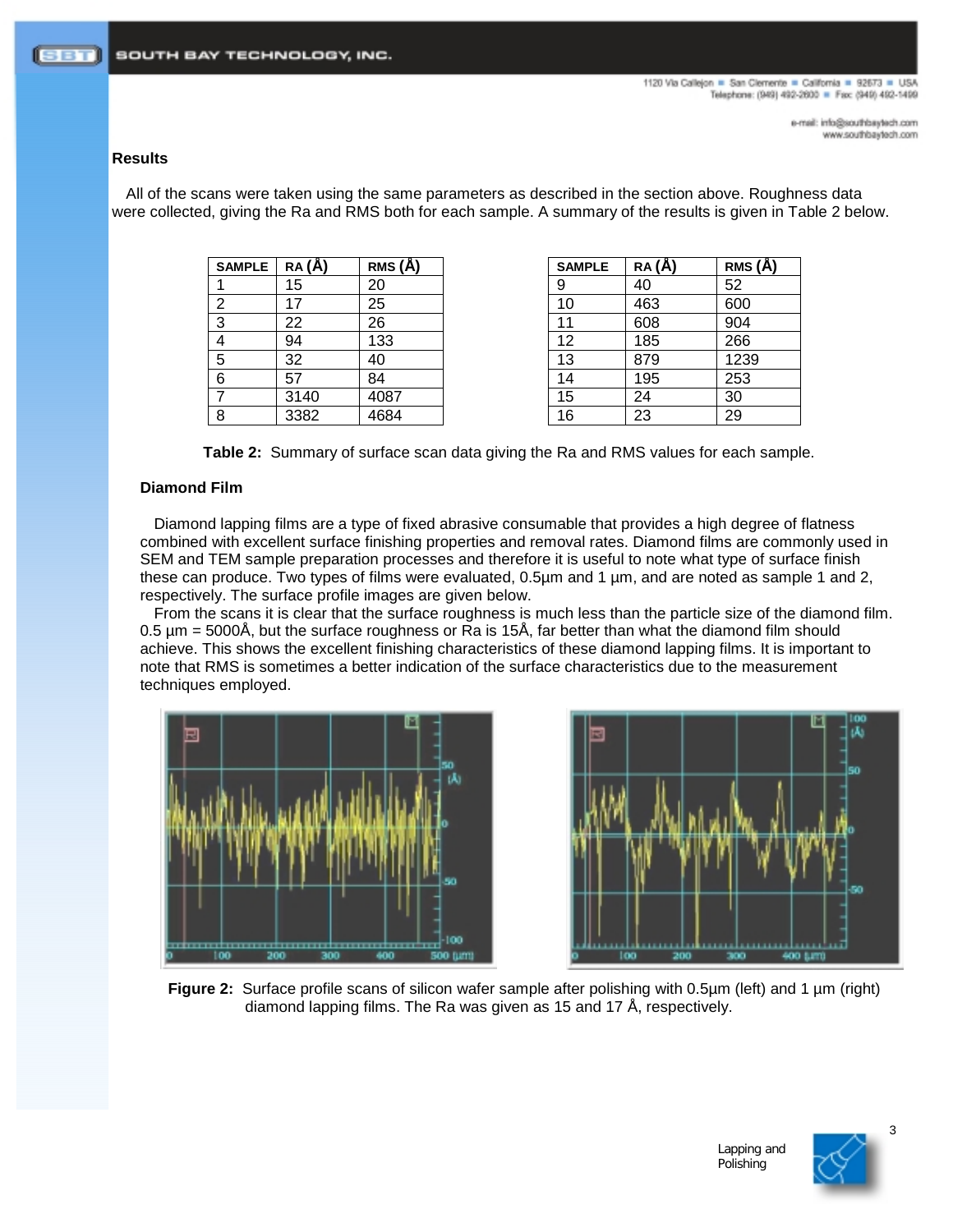# **Free Abrasive Lapping on Plates**

mo.rloetysdrtuos@ohri.ilam-e moo.floelytedfuoz.www

Lapping using a variety of lapping plates can create different surface roughness depending on the sample, lapping plate material, and abrasive media. For these experiments three different lapping plates were used to investigate the surface roughness: 1) Glass, 2) Cast Fe (iron), and 3) Copper composite. Aluminum oxide  $(Al_2O_3)$  and diamond suspensions were used for the investigation, and each roughness value was recorded following processing of the sample.

# **Aluminum Oxide Suspension**

Aluminum oxide suspension of 12 µm particle size was used for lapping on the glass and cast Fe lapping plates. The Ra and RMS were found to be 3140Å and 4087Å for the glass plate and 3382Å and 4684Å for the cast Fe lapping plate. This shows that the glass plate produced an improved surface finish over that obtained with cast Fe. Figure 3 below shows the results obtained from these samples.





**Figure 3:** Surface profile scans of silicon wafer sample after lapping with aluminum oxide suspension on glass plate (left) and cast Fe plate (right). The Ra was given as 3140 and 3382 Å, respectively.

### **Diamond Suspension**

Two different diamond suspensions were used for this investigation and were used solely on copper composite lapping plates. Two different abrasive sizes were used, 15 µm and 3 µm from two different manufacturers. This test was used to investigate the differences in surface roughness produced by both diamond suspension types and to compare (roughly) the surface roughness produced by the three different lapping plate types. The fine diamond particle size was used as a comparison to other techniques such as polishing cloth methods.





**Figure 4:** Surface profile scans of silicon wafer sample after lapping with diamond suspension on Cu composite plate using two different 15 µm diamond suspensions. The Ra was given as 608Å for sample 11 at left and 879Å for sample 13 at right.



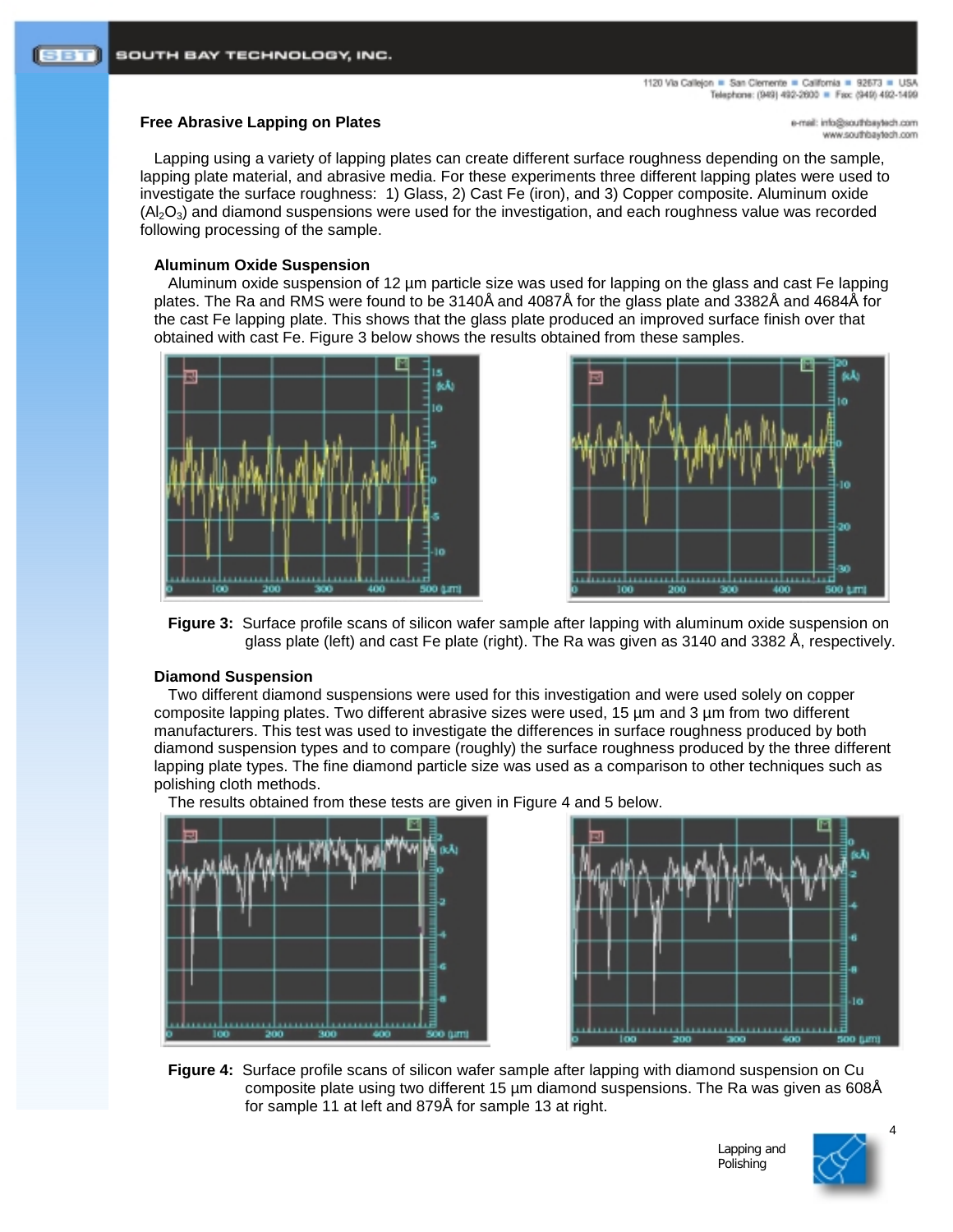1120 Via Calleion . San Clemente . California . 92673 . USA Telephone: (949) 492-2600 = Fax: (949) 492-1499

> e-mail: info@southbaytech.com moo.floeyeedrib.com







### **Polishing Cloth**

Processing samples using a polishing cloth process to produce smooth, relatively scratch free surfaces is a common practice in sample preparation processes. Several different abrasives and polishing cloths were investigated to determine what, if any, exhibited the best results from a surface finish standpoint.

Five different polishing cloths were investigated using the following abrasive types and sizes. This data is also listed in Table 1.

| <b>POLISHING CLOTH</b> | <b>ABRASIVE TYPE</b>    | <b>ABRASIVE SIZE</b> |
|------------------------|-------------------------|----------------------|
| MULTITEX <sup>TM</sup> | <b>COLLOIDAL SILICA</b> | $0.05 \mu M$         |
|                        | <b>ALUMINUM OXIDE</b>   | 1 µM                 |
| <b>RAYON FINE™</b>     | <b>ALUMINUM OXIDE</b>   | 1 µM                 |
|                        | <b>DIAMOND</b>          | 1 µM                 |
| NYLON (TYPE B)         | <b>DIAMOND</b>          | 1 µM                 |
| NYLON (TYPE M)         | <b>DIAMOND</b>          | 1 µM                 |
| SANYPOL™               | <b>DIAMOND</b>          | 6 µM                 |
| CHEMOTEX™              | <b>DIAMOND</b>          | 6 µM                 |

**Table 3:** Summary of polishing cloths and abrasives used for surface profile measurements.

#### **6µm Diamond Suspension**

Polishing cloths that provide a firm, hard backing are commonly used in 'rough' polishing processes, such as the 6µm phase of sample preparation. Two types of cloth were used to investigate surface roughness properties, the ChemoTex™ and SanyPol™ polishing cloths. Both were processed the same and surface profiles taken. The Ra values obtained were 463Å for the ChemoTex™ cloth and 40Å for the SanyPol™ cloth. This shows a dramatic difference in the surface finishing characteristics of these two cloths. Depending on what the final outcome of the sample is to be, it is clear that the SanyPol™ cloth provides superior performance when surface finish is concerned. Figure 6 shows the surface profile scans obtained from these two samples.

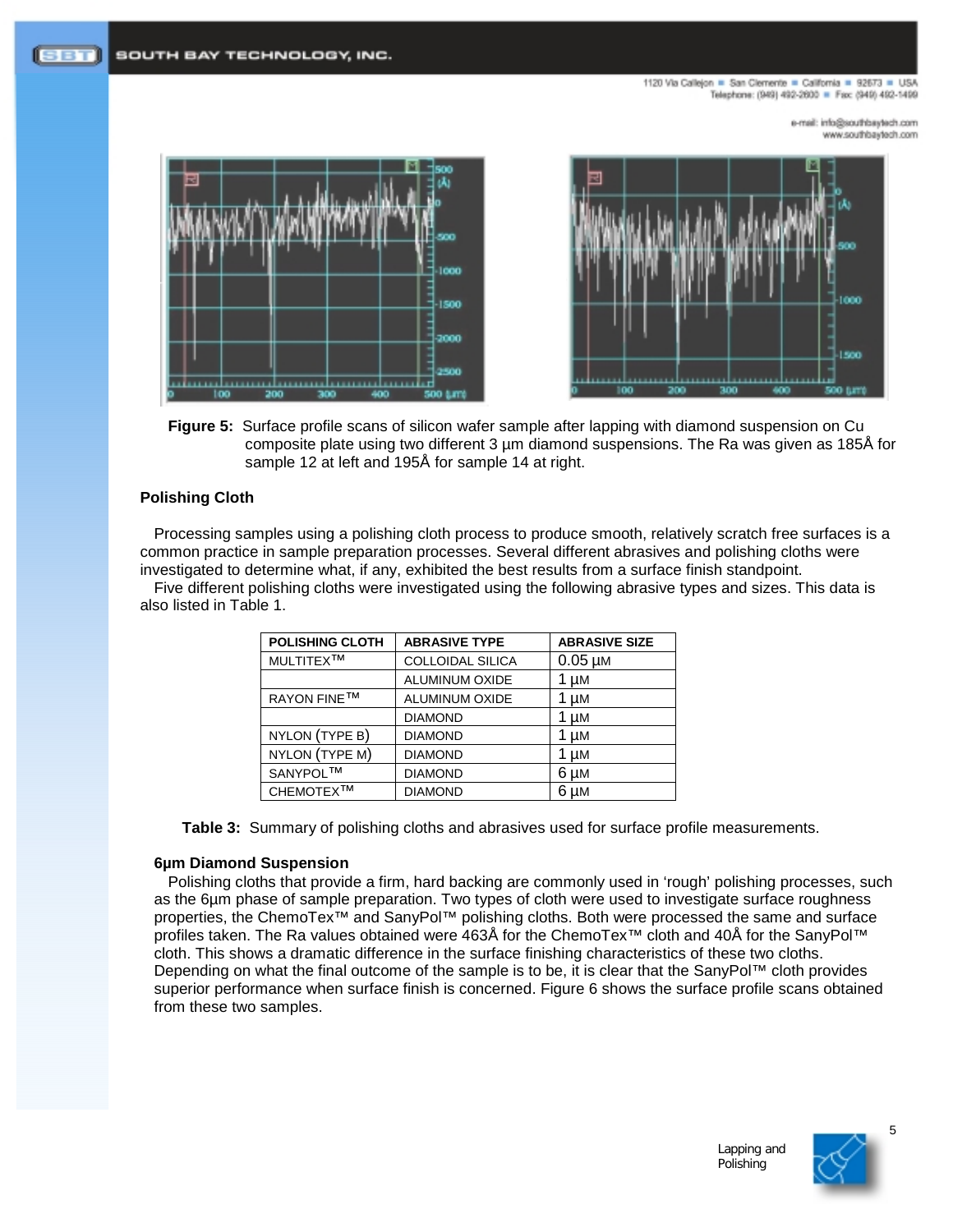1120 Via Calleion . San Clemente . California . 92673 . USA Telephone: (949) 492-2600 = Fax: (949) 492-1499

> e-mail: info@southbaytech.com www.southbaytech.com



**Figure 6:** Surface profile scans of silicon wafer sample after polishing with 6  $\mu$ m diamond suspension on ChemoTex™ (left) and SanyPol™ (right). The Ra was given as 463Å for sample 10 at left and 40Å for sample 9 at right.

#### **1 µm Diamond Suspension**

A fine polishing step around 1 µm is also a common preparation step and therefore is important to investigate the surface roughness obtained using different cloth types. For this investigation Nylon polishing cloth was used to evaluate surface roughness, along with Rayon Fine polishing cloth. Both of these are commonly used in fine polishing stages towards the end of the process. Ra values for the Nylon cloth were 24Å, while the values for Rayon Fine were 57Å. They Nylon cloth showed a more uniform surface with less variation in the scan, whereas the Rayon Fine cloth showed a greater deviation in the surface profile. Figure 7 below shows examples of the scans after processing was completed.





**Figure 7:** Surface profile scans of silicon wafer sample after polishing with 1 µm diamond suspension on Nylon (left) and Rayon Fine (right). The Ra was given as 24Å for sample 16 at left and 57Å for sample 6 at right.

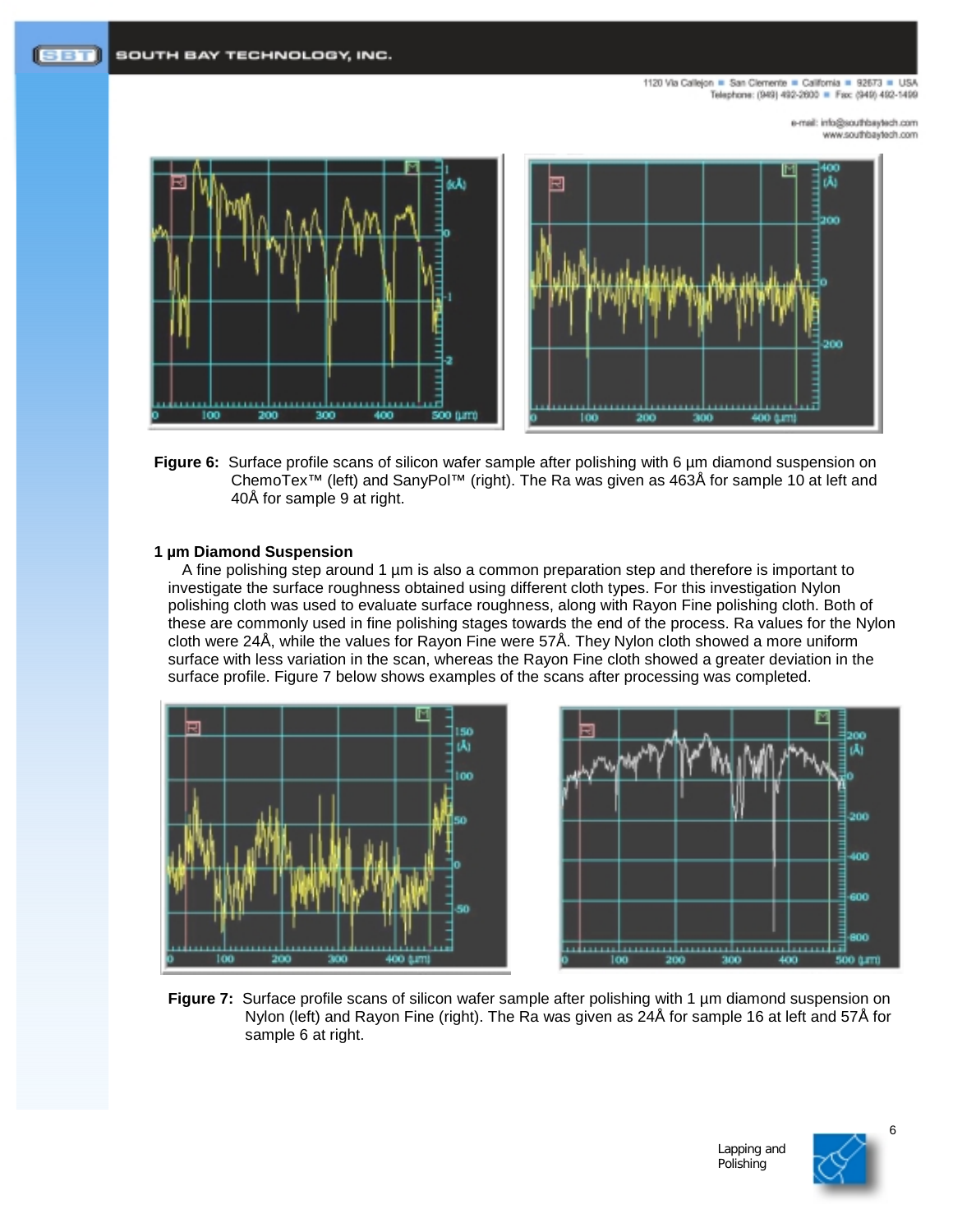# **1 µm Aluminum Oxide Suspension**

As with diamond suspension, characterization of the surface finish using aluminum oxide must also be investigated. Aluminum oxide is often used in place of diamond as a final polishing solution that can be used for processing samples. Using the MultiTex™ and Rayon Fine polishing cloths, Ra values of 94Å and 32Å were obtained, respectively. This is an indication that the Rayon Fine polishing cloth provided an improved surface finish quality over that obtained from the MultiTex™ cloth. These results are somewhat surprising in that MultiTex<sup>™</sup> is often used to produce a finely polished surface finish. Figure 8 below shows the results of these tests.





**Figure 8:** Surface profile scans of silicon wafer sample after polishing with 1 µm aluminum oxide suspension on MultiTex<sup>™</sup> (left) and Rayon Fine (right). The Ra was given as 94Å for sample 4 at left and 32Å for sample 5 at right.

### **0.05 µm Colloidal Silica**

As a final test, colloidal silica was used with the MultiTex™ polishing cloth to measure surface roughness as a function of this polishing solution. Colloidal silica is commonly used in final surface finishing processes and can be an excellent method of final polishing. Ra value of 22Å was obtained using this method. Figure 9 below shows results obtained from this polishing step.



**Figure 9:** Surface profile scan of silicon wafer sample after polishing with 0.05 µm colloidal silica suspension on MultiTex<sup>™</sup>. The Ra was given as 22Å for sample 3.